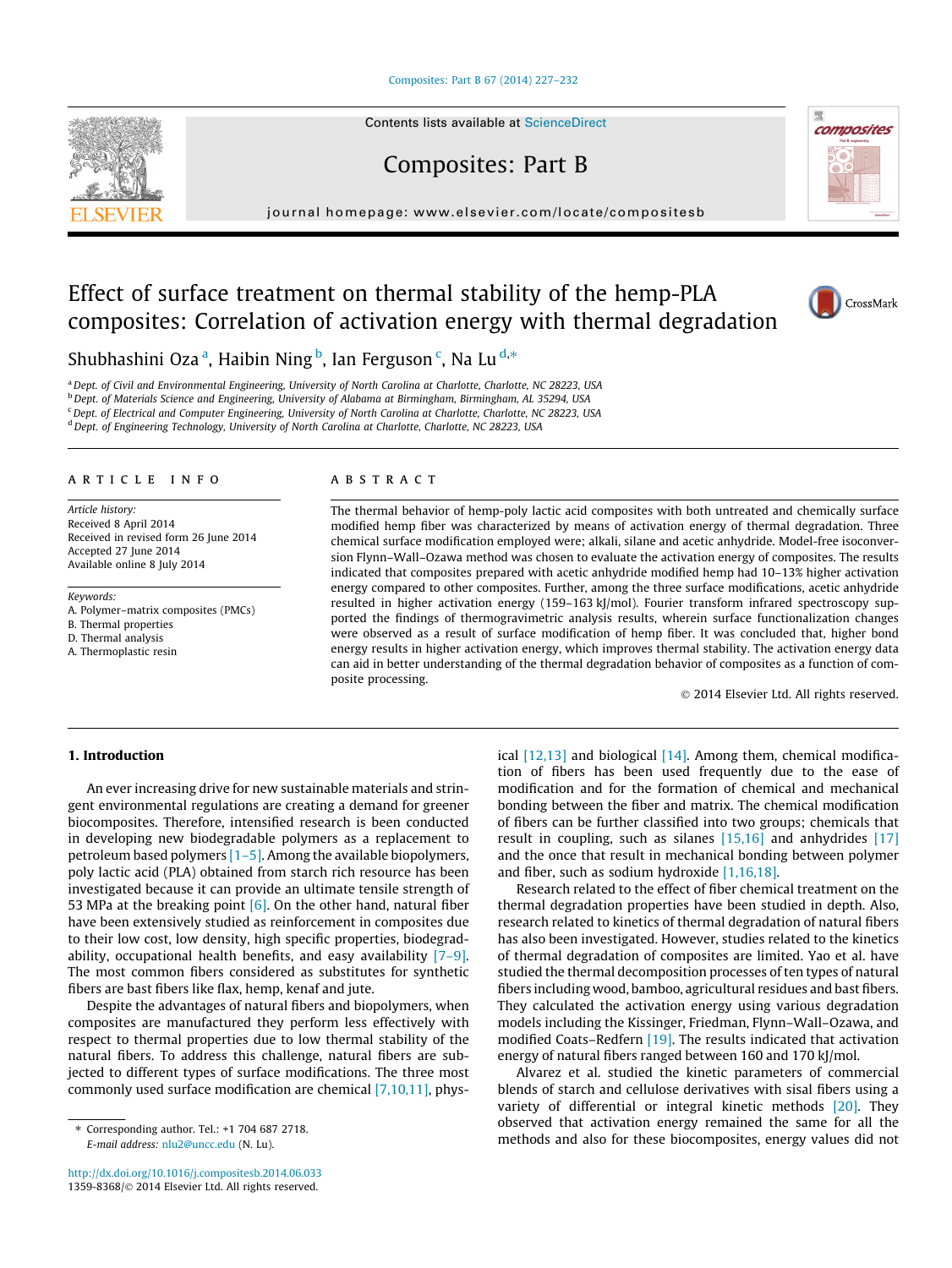vary with the conversion rate suggesting that the thermal degradation mechanism was similar for all.

Activation energy for a reaction can be calculated by different methods, but isoconversion methods have been used more frequently. There are numerous model-free isoconversion methods that can be adopted for calculating activation energy of thermally activated reactions. The details for few commonly used isoconversion methods are summarized in Table 1. Starink has classified and assessed the accuracy of various isoconversation methods for calculating activation energies [\[21\].](#page-5-0) The isoconversion methods were classified into two categories Type A and Type B. Type A method make no mathematical approximations (Eg. Friedman), whereas Type B (Eg. Kissinger) methods apply a range of approximations for the temperature integral to obtain the final equation for activation energy. Based on their investigation, Type B methods were found to be more accurate then Type A. Ozawa in their study also justified that Flynn–Wall–Ozawa (F–W–O) method is a more accurate method and mentioned that the quantities used to estimate the activation energy are simpler in F–W–O method compared to others. Therefore, in this study F–W–O method was chosen to study the activation energy of thermal degradation of composites.

Only a few studies have been conducted on the hemp-PLA composites with respect to their fabrication, mechanical, and thermomechanical properties [\[22–24\].](#page-5-0) In particular, there are no studies currently reporting the kinetics of thermal degradation of hemp-PLA based biocomposites in correlation to activation energy. Therefore, the main objective of this study was to understand the effect of chemical modification on thermal degradation of hemp-PLA biocomposites by using activation energy approach. Further, Fourier Transform Infrared Spectroscopy (FTIR) was used to understand the surface changes brought about by the chemical modification of hemp fibers.

#### 2. Theoretical approach

Table 1

Thermogravimetric analysis has been used for rapidly assessing the thermal decomposition of the polymeric composites. In the past decade, an increasing number of kinetic studies have been done using TGA for determining rate constants, activation energies, reaction orders and Arrhenius pre-exponential constants [\[19,20,25\].](#page-5-0)

Kinetics studies generally apply one basic rate equation:

$$
\frac{d\alpha}{dt} = k \cdot f(\alpha) \tag{1}
$$

where  $d\alpha/dt$  is the rate of conversion at a constant temperature, k is the rate constant.  $f(x)$  is the reaction model, and  $\alpha$  is the conversion rate which is determined using Eq. (2)

$$
\alpha = \frac{W_o - W_t}{W_o - W_f} \tag{2}
$$

 $W_t$ ,  $W_0$  and  $W_f$  are the time t, initial and final weights of the sample. In the case of polymer degradation, it is assumed that the rate of conversion is proportional to the concentration of material that has to react. Extending the assumption to composites, results in Eq. (3)

$$
f(\alpha) = (1 - \alpha)^n \tag{3}
$$

where *n* is the apparent order of reaction. One of the ways to conduct a kinetic study in a TGA is to use a heating rate

$$
\beta = dT/dt \tag{4}
$$

where  $\beta$  is the heating rate and  $dT/dt$  is the change in temperature with respect to time.

The rate constant  $k$  is generally given by the Arrhenius equation:

$$
k = A \cdot \exp\{-E_a/RT\} \tag{5}
$$

where  $E_a$  is the activation energy, A is the pre-exponential factor, T is the temperature, and R is the gas constant. By combining Eqs.  $(1)$ –  $(5)$ , Eq.  $(6)$  is obtained as follows

$$
d\alpha/(1-\alpha)^n = \frac{A}{\beta} \cdot \exp\left\{\frac{-E_a}{RT}\right\} \cdot dT \tag{6}
$$

Eq.  $(6)$  is the most fundamental equation used for studying kinetic parameters using TGA.

 $E_a$ , Activation energy is the minimum energy required to start a chemical reaction and the units are normally given in kilojoules per mole. If the bond dissociation energy for reactants is high then activation energy required for the reaction will also be high.  $E_a$  can be calculated using various models as depicted in Table 1. Flynn– Wall–Ozawa is an integral method which gives  $-E_a/R$  from the slope of the line obtained by plotting  $\log \beta$  against 1/T at any conversion rate. The parameters for activation energy calculation can be calculated from the TGA curves at varying heating rates.

#### 3. Experimental study

#### 3.1. Materials

Industrial hemp fibers with a length of 25 mm were obtained from Hempline Inc. (Ontario, Canada). The average density of the fiber was 1.24  $\rm g/cm^3$ . The moisture content of the raw industrial hemp fiber ranged from 6% to 7%. PLA pellets having a density of 1.24  $\rm g/cm^3$ , a melt mass flow rate (MFR) of 6  $\rm g/10$  min, and a melting temperature of 210  $\degree$ C were obtained from Nature Works LLC. (Nebraska, U.S.A). Sodium hydroxide (NaOH) pellets, glacial acetic acid, and acetic anhydride solutions were obtained from Fisher Scientific (New Jersey, U.S.A), and the silane solution (triethoxyvinylsilane) was obtained from Sigma Aldrich Inc. (Missouri, U.S.A).

#### 3.2. Fiber surface treatment

In this study three different chemical modifications were investigated: alkali (NaOH), silane and acetic anhydride. Alkali treatment of fibers is expected to result in increased surface roughness. This will aid in better mechanical bonding between the fiber and polymer and also, the treatment removes significant amount of wax, pectin, hemicellulose and lignin, exposing more cellulose that result in increased reaction sites for bonding with polymer [\[26\].](#page-5-0) Silanization was carried out by using 5 wt.% tri-

| Kinetic methods used in evaluating various kinetic parameters [7,19,20]. |  |  |  |  |  |  |
|--------------------------------------------------------------------------|--|--|--|--|--|--|
|--------------------------------------------------------------------------|--|--|--|--|--|--|

| Method           | Expressions                                                                                                                       | Plots                                                                         |
|------------------|-----------------------------------------------------------------------------------------------------------------------------------|-------------------------------------------------------------------------------|
| Kissinger        | $\ln \left\{ \frac{\beta}{T_2^2} \right\} = \ln \left\{ AR/E_a \right\} + \left\{ 1/T_P \right\} \left\{ \frac{-E_a}{R} \right\}$ | $\ln{\{\beta/T_p^2\}}$ against $1/T_p$                                        |
| Friedman         | $\ln \frac{d\alpha}{dt} = \ln[Af(\alpha)] - \frac{E_a}{RT}$                                                                       | $\ln \frac{dx}{dt}$ against $1/T$                                             |
| Horowitz-Metzer  | $\ln\left[\ln\left\{\frac{1}{1-\alpha}\right\}\right]=\frac{E_a\theta}{RT^2}$                                                     | $\ln \left[ \ln \left( \frac{1}{1 - \alpha} \right) \right]$ against $\theta$ |
| Flynn and Wall   | $\frac{-d \log \beta}{d(1/T)} = 0.457 \frac{E_a}{R}$                                                                              | $-d\log\beta$ against $1/T$                                                   |
| Flynn-Wall-Ozawa | $\log F(\alpha) = \log \left\{ \frac{AE_a}{R} \right\} - \log \beta - 2.315 - 0.4567 \frac{E_a}{RT}$                              | $\text{Log}\beta$ against 1/T for a fixed degree of conversation              |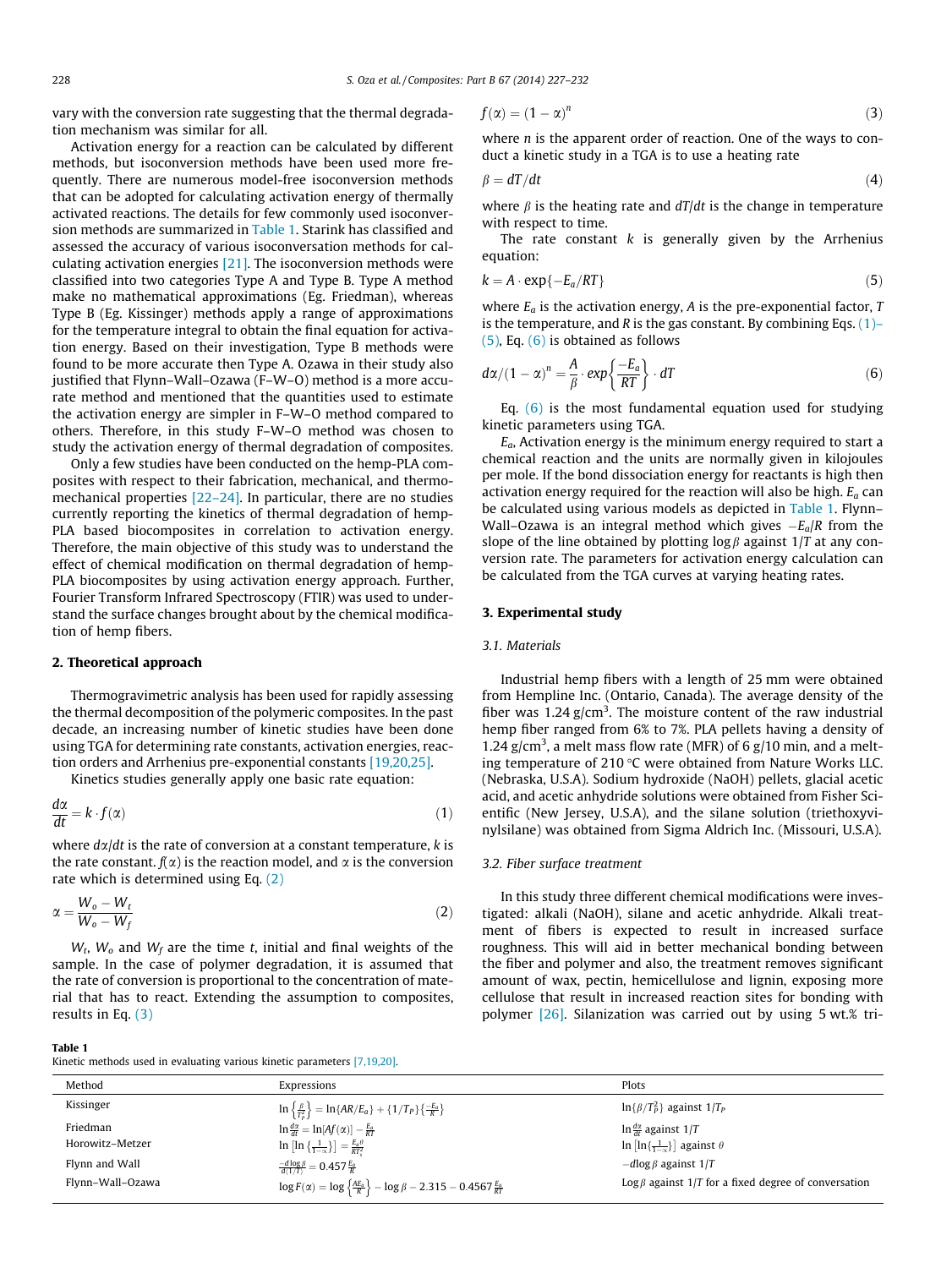ethoxyvinylsilane to chemically modify hemp fibers. Acetylation treatment results in introduction of acetyl group into the cellulose resulting in plasticization of cellulose. This treatment reduces the hygroscopic nature of the fibers resulting in enhanced dimensional stability. 2.5 wt.% acetic anhydride solutions were used to chemically modify hemp fibers.

#### 3.3. Composite processing

A two-step manufacturing process was used in order to improve the surface adhesion of the natural fiber and the matrix. First, PLA was processed separately into thin films using a C.W. Brabender 19.05 mm single-screw extruder. The extruder was operated at a temperature of 175  $\degree$ C with an extruder rotation speed of 8 rpm. A compression molding technique was used to manufacture composites with different polymeric films using a custom mold. Each composite was manufactured by sandwiching a layer of fiber in between two layers of PLA films. The weights of hemp fiber and PLA layers were controlled to maintain at 20%, 30%, and, 40% fiber volume fraction. Composites were prepared with both, untreated and chemically treated fibers for all above mentioned fiber volume fractions.

#### 3.4. Thermogravimetric analysis

Thermal analysis of untreated and treated hemp fibers, pure PLA, and composites were analyzed using a model Q600 simultaneous TGA/DSC system from TA instruments. The analysis were conducted at heating rates in the range of  $5-30$  °C/min, from room temperature to 550 °C in a nitrogen atmosphere (100 ml/min). The sample amount used was between 10 and 15 mg per specimen, and five specimens were tested for each sample.

## 3.5. Fourier transform infrared spectroscopy

FTIR was used to understand the surface chemical composition changes brought about by the fiber chemical treatments. A Perkin Elmer FTIR spectrometer model Spectra 100 was used. The scans were conducted in the range of 4000–650 cm<sup>-1</sup> at a scanning speed of 2 mm/s, with a resolution of 16  $cm^{-1}$ for 16 scans. Samples were prepared in filament form for the measurement.

## 4. Results and discussion

#### 4.1. Thermal decomposition process of hemp-PLA composites

TGA was used to identify the thermal degradation process of the untreated and treated fiber, pure PLA and hemp-PLA composites. Initially, the effect of fiber loading on thermal decomposition was studied and based on these results it was concluded that 30% fiber volume fraction is the optimum loading of hemp fiber. Therefore, activation energy of thermal degradation for the composites was investigated with 30% fiber volume fraction (both with untreated and treated hemp-PLA composites). The heating rate ranged from 5 to 30  $\degree$ C/min in nitrogen atmosphere.

#### 4.1.1. Effect of hemp fiber treatment on thermal degradation

TGA curves of pure PLA, untreated and treated fibers are represented in Fig. 1. The curves were obtained at 10  $\degree$ C/min in the range 25–550 $\degree$ C. In the case of hemp fiber, thermal degradation takes place in two stages for both untreated and treated fiber. The initial 6–8% of weight loss can be attributed to the inherent moisture in the fiber. But after 250 $\degree$ C, the fiber decomposes rapidly and the complete fiber is degraded by  $350-360$  °C. This second stage degradation involves the degradation of hemicellulose, lignin and cellulose. These temperatures are in the similar range as analyzed by the U.S. Department of Agriculture for wood, hemicellulose, cellulose and lignin. In their extensive literature review of thermal degradation of various wood and wood components, they found that hemicellulose is the least thermally stable compound which degrades around 300 °C. Lignin degradation begins around 300 °C and completes around 450 $°C$ . Cellulose degradation started at 275 °C and was found to completely degrade at around 550 °C [\[27\].](#page-5-0)

In case of treated fibers the thermal stability is higher due to the removal of organic impurities such as pectin and wax present on the surface of the hemp fiber. For NaOH treated fibers, the fibers showed higher thermal stability because, the treatment removes most of the impurities and exposes higher amount of cellulose molecules. In case of silane and acetic anhydride treatment, the treatment results in surface coating rather than surface etching as in case of NaOH treatment. This results in reduced thermal stability compared to NaOH, but improved thermal stability in comparison to untreated fibers. A detailed discussion of comparison between the alkali and silane treatment can be found elsewhere  $[1]$ . The thermal stability of the treated fibers is better than the thermal stability of the untreated fibers in the order; NaOH treated > acetic anhydride treated > silane treated > untreated. The degradation of pure PLA is a one step process. The degradation process does not start till 300  $\degree$ C, but after 300  $\degree$ C it proceeds very rapidly and the polymer completely degrades by 400 $\degree$ C.

#### 4.1.2. Activation energy of thermal degradation

Activation energy study was conducted using heating rates of 5, 10, 20, 25, and 30  $\degree$ C/min with 30% fiber volume fraction of hemp-PLA composites. The various heating rates were chosen to avoid compensation effects in determining kinetic constants [\[20\]](#page-5-0). [Fig. 2](#page-3-0) represents the TGA and DTG curves for acetic anhydride treated hemp-PLA composite at different heating rates. A similar trend was observed with untreated, NaOH and silane treated hemp-PLA composites. It can be observed that with increase in heating rate the maximum degradation increased. Similar trend was also reported by Alvarez and Vázquez [\[20\].](#page-5-0)

The average activation energy of thermal degradation was calculated from the conversion range of 0.1–0.7 through iso-conversional F–W–O method for both untreated and treated hemp-PLA composites ([Table 2](#page-3-0)). [Fig. 3](#page-3-0) depicts the linear plot for acetic anhydride treated hemp-PLA composites at various conversion rates. The same trend was observed in case of other treated and untreated hemp-PLA composites. From these plots it can be



Fig. 1. TGA curves for pure PLA, untreated and treated hemp fibers.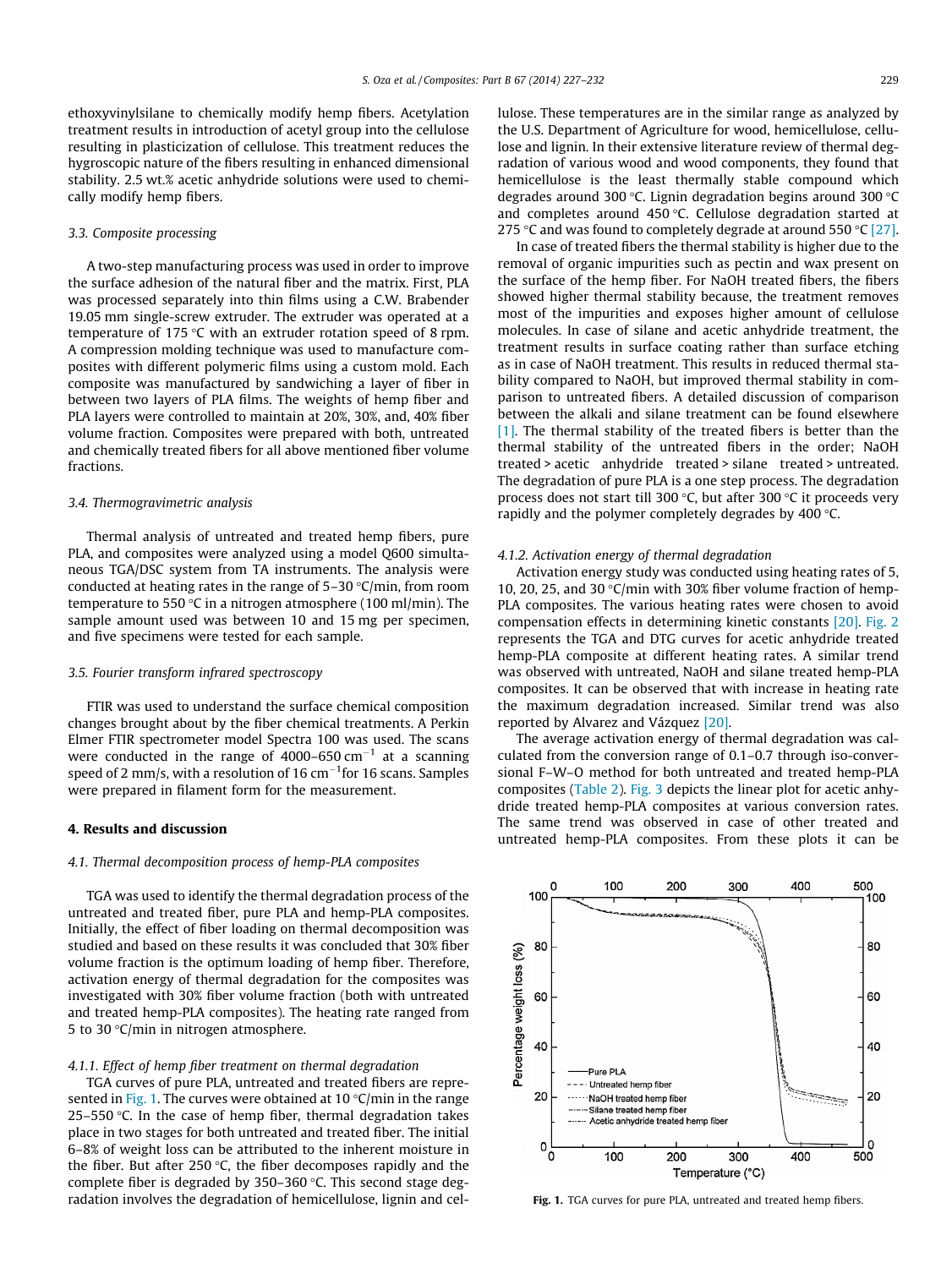Fig. 2. TGA and DTG curves of acetic anhydride treated hemp-PLA composites at various heating rates.

Temperature (°C)

300

200

observed that the reaction mechanism of thermal degradation for both treated and untreated hemp-PLA composite is similar. Activation energies at varying conversion rate were calculated from the slope of these curves. [Table 3](#page-4-0), gives the summary of the activation energy values with the  $R^2$  values for these lines.

The plots of activation energy as a function of conversion rate for  $\alpha$  = 0.1–0.7 for all the four composites are given in [Fig. 4](#page-4-0). Activation energy changed drastically from low conversion (10%) to high conversion rate (40%) and was quite stable at higher conversion, which indicated that the degradation mechanism at low conversion was different than at higher conversion. This could be explained by the thermal degradation temperatures of the TGA curves. The thermal degradation temperature range for 10% conversion is around  $\sim$ 310 °C and for 40% conversion is around  $\sim$ 350 °C. This is the part of the TGA curve where in the slope is maximum, suggesting that this is the region where in highest thermal degradation takes place. As discussed previously, maximum degradation of hemicellulose, cellulose and lignin take place in this temperature range [\[27\].](#page-5-0) Therefore, activation energy changes drastically below 40% conversion since the mechanism involving the decomposition of these ligno-cellulosic matter is different and once most of these materials are degraded, that is, the decomposition mechanism after 40% is different resulting in quite stable activation energy values A similar trend was observed by other groups who studied activation energy for fibers [\[7,19,20\].](#page-5-0) Both untreated and treated hemp fiber composites showed similar trend. Although the composites showed similar trend, the activation energy values with acetic anhydride treated hemp-PLA composite was 10–13% higher than untreated hemp-PLA composites. The value of activation energy can be ranked as acetic anhydride treated hemp-PLA



Fig. 3. F-W-O model for conversion rate 0.1-0.7, of 30% acetic anhydride treated hemp-PLA composites.

composite (157–163 kJ/mole) > silane treated hemp-PLA composite (148–153 kJ/mole) > NaOH treated hemp-PLA composite  $(138-150 \text{ kJ/mole})$  > untreated hemp-PLA composite  $(136-141 \text{ kJ/m}$ mole). The higher activation energy of the acetic anhydride treated hemp-PLA composite can be explained as the result of higher bond energy that results from the acetic anhydride treatment which consecutively results in higher thermal stability of these composites in comparison to other composites.

#### 4.2. Fiber surface functionalization

FTIR aids in understanding the surface chemical changes brought about by the chemical treatment of hemp fibers. [Fig. 5](#page-4-0) presents the FTIR spectrum of untreated and treated hemp. From this figure it can be observed that, the percentage of –OH group increased after the chemical treatment for all the treatments, and can be observed by increase in intensity of the peak at  $1000$  cm $^{-1}$ . As a result, the reaction of hydroxyl bonds with the carboxyl group also increased as revealed in the range 3200–  $3600 \text{ cm}^{-1}$ . In comparison to untreated fiber, the peaks at  $1250$  cm<sup>-1</sup> for treated hemp fibers were not observed. This peak is due to C–O stretching of acetyl groups of lignin, suggesting removal of lignin from the hemp fiber surface treatment. The hemicelluloses group is partially removed from the fiber surface after the treatment, as evident of decreased carbonyl peak at 1600–1650 cm<sup>-1</sup>. In addition, the peak at 1740–1750 cm<sup>-1</sup> in untreated hemp is also not observed after chemical treatments. This is due to the removal of pectin and wax present on the hemp fibers. Mwaikambo also found similar results when he treated fibers with alkali [\[10\].](#page-5-0) For silane treated fibers, the peak at

Table 2

Activation energy and  $R^2$  values for untreated and treated hemp-PLA composites for conversion rate 0.1–0.8 (for 30% fiber volume fraction).

|                           | Untreated hemp_PLA                    |        | NaOH treated hemp_PLA                 |        | Silane treated hemp_PLA               |        | Acetic anhydride treated<br>hemp_PLA  |        |
|---------------------------|---------------------------------------|--------|---------------------------------------|--------|---------------------------------------|--------|---------------------------------------|--------|
| Conversion rate<br>(α), % | Activation energy, $E_a$ , kJ/<br>mol | $R^2$  | Activation energy, $E_a$ , kJ/<br>mol | $R^2$  | Activation energy, $E_a$ , kJ/<br>mol | $R^2$  | Activation energy, $E_a$ , kJ/<br>mol | $R^2$  |
| 10                        | 136.64                                | 0.9989 | 138.68                                | 0.9954 | 148.28                                | 0.9423 | 157.853                               | 0.9985 |
| 20                        | 137.20                                | 0.9983 | 144.35                                | 0.9981 | 152.08                                | 0.9893 | 163.391                               | 0.9984 |
| 30                        | 138.70                                | 0.9985 | 146.23                                | 0.9984 | 153.06                                | 0.9955 | 163.398                               | 0.9988 |
| 40                        | 140.22                                | 0.9985 | 147.79                                | 0.9986 | 153.33                                | 0.9976 | 162.091                               | 0.9986 |
| 50                        | 140.66                                | 0.9979 | 148.59                                | 0.9987 | 152.75                                | 0.9989 | 161.226                               | 0.9988 |
| 60                        | 140.95                                | 0.998  | 148.64                                | 0.9989 | 151.14                                | 0.9983 | 161.246                               | 0.9988 |
| 70                        | 140.63                                | 0.9975 | 150.45                                | 0.9993 | 151.27                                | 0.9966 | 159.705                               | 0.9991 |

<span id="page-3-0"></span>100

 $80$ 

60

40

20

 $\mathbf 0$ 

 $\overline{0}$ 

Percentage weight loss (%)

 $100$ 

5°C/min

 $10^{\circ}$ C/mir

20°C/mir

25°C/min 30°C/mir

100

 $200$ 

300

 $400$ 

400

500

 $3.0$ 

 $25$ 

 $2.0$ 

 $1.5$ 

 $1.0$ 

 $0.5$ 

 $0.0$ 

500

Derivative Weight (%/°C)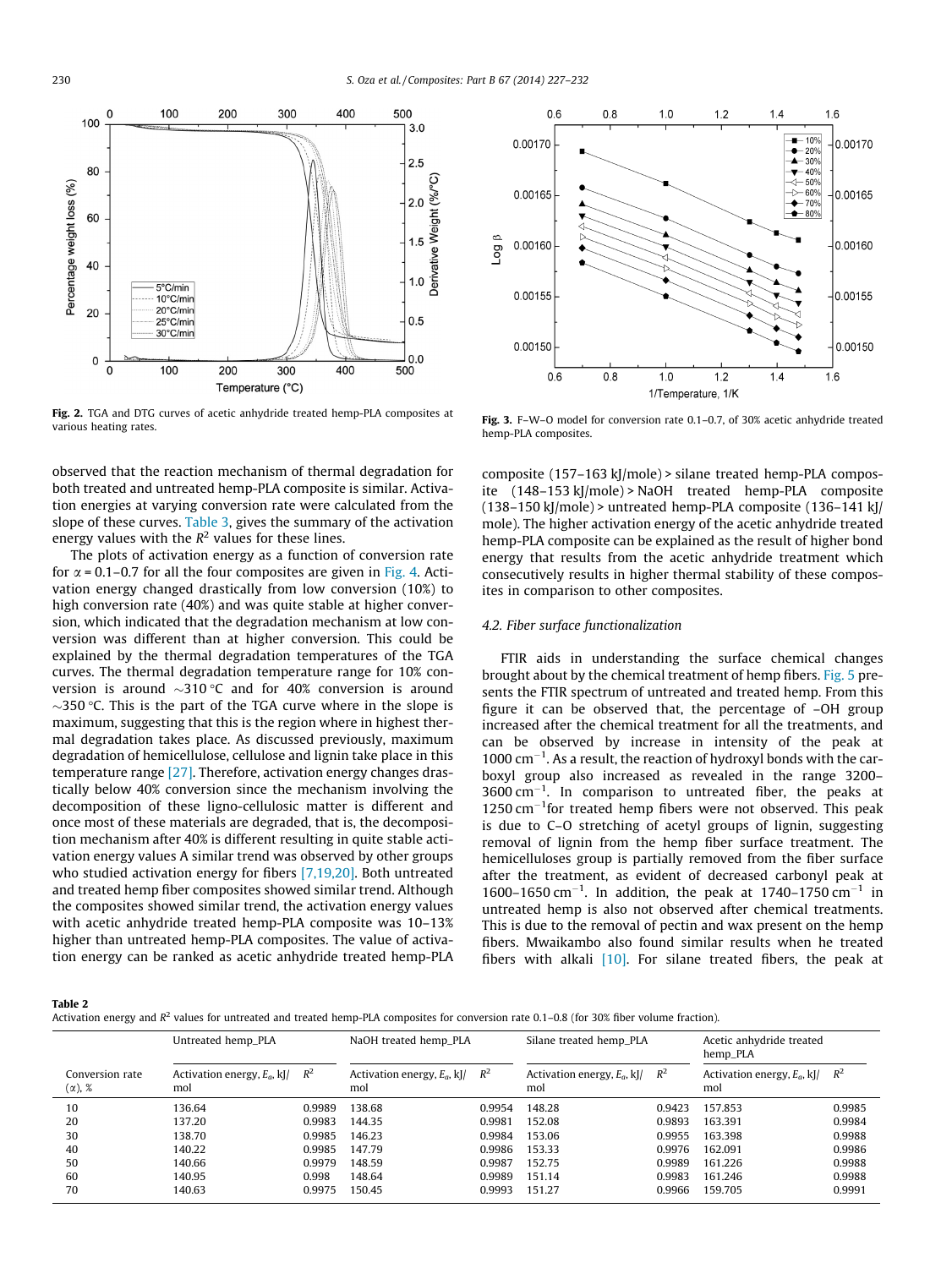<span id="page-4-0"></span>Table 3 FTIR peaks and bond details for untreated and treated hemp fiber [1].

| Wave length | Associated chemical group                 | Untreated hemp           | NaOH treated hemp | Silane treated hemp | Acetic anhydride treated hemp |
|-------------|-------------------------------------------|--------------------------|-------------------|---------------------|-------------------------------|
| 1000        | -OH intensity                             | Low                      | High              | High                | High                          |
| 1110        | $Si-O-Si$                                 | Not observed             | Not observed      | Observed            | Not observed                  |
| 1250        | Lignin                                    | Predominant              | Reduced           | Reduced             | Reduced                       |
| 1600-1650   | Hemicellulose                             | Predominant              | Reduced           | Reduced             | Reduced                       |
| 1735        | Esterification of -OH due to acetyl group | $\overline{\phantom{0}}$ |                   |                     | Observed peak                 |
| 1750        | Pectin-Wax                                | Present                  | Removed           | Removed             | Removed                       |
| 2850        | Methylene group                           | Present                  | Removed           | Removed             | Removed                       |
| 3200-3600   | -OH stretching                            | Low                      | High              | High                | High                          |



Fig. 4. Activation energy at various conversion rates (0.1–0.8) for 30% fiber volume fraction of untreated and treated hemp-PLA composites.



Fig. 5. FTIR spectra of untreated and treated hemp fiber.

1110  $cm^{-1}$  could be observed due to the formation of Si-O-Si bonds, which indicate the occurrence of chemical reaction between hydrolyzed silane and the hemp, and the existence of polysiloxane network. This is consistent with Sgriccia et al. work [\[28\].](#page-5-0) In case of acetic anhydride treatment, the presence of a peak around  $1735$  cm<sup>-1</sup> is due to the esterification of hydroxyl group. Tserki et al. found similar changes in their study of acetylation on various natural fibers and wood fibers [\[29\].](#page-5-0)

In summary, alkali, silane and acetic anhydride chemical modifications removed the pectin, wax, and partially removed the hemicelluloses and lignin from hemp fiber resulting in increased percentage of cellulose structure. The silane treatment result in the formation of Si–O–Si bonds and for acetic anhydride esterification of hydroxyl group was noticed. The formation of peaks in relation to chemical bonds changes are tabulated in Table 3.

## 5. Conclusions

In this work, we have investigated the effect of chemical surface modification on the thermal degradation characteristics of the hemp-PLA composites by using activation energy approach. From the results it can be concluded that NaOH treated hemp fiber composites have the lowest thermal stability compared to that of the other two treated ones. NaOH treatment of hemp can be suggested as an etching mechanism resulting in removal of organic impurities and exposing higher amount of cellulose. On the other hand, the treatment with silane and acetic anhydride is more of a surface coating mechanism (coupling), where in the reaction would be complete once the fibers are embedded in the matrix. In the case of composite with the treated fibers, acetic anhydride and silane treated hemp composites resulted in the higher thermal stability because the coupling reactions are complete once the fibers are brought in contact with the matrix. These coupling reaction result in strong covalent bonds, such as the Si–O–Si. In case of untreated and NaOH treated fibers, thermal stability is lower in comparison to acetic anhydride and silane treated hemp fiber-PLA composites. NaOH treated fibers result in only hydrogen bonding with the matrix and these bonds are not as strong as the covalent bonds created by the silane or acetic anhydride. These bonds could be attributed to the higher bond energies with these treatments. This was further justified by the activation energy calculation, where in it was observed that acetic anhydride treated hemp composite resulted in higher activation energy in the range of 158–163 kJ/ mole. Which indicated that higher energy is required to break these bonds, resulting in enhancement fiber–matrix adhesion after silane and acetic anhydride treatments, compared to NaOH surface modification. Therefore, it can be concluded that activation energy of thermal degradation can be used as an effective tool to understand the thermal stability and the resulting bond energies before and after surface modification.

#### Acknowledgements

The authors are grateful for the support of the US National Science Foundation I-CORPS program, and Dr. Katherine Weaver, manager of the Materials Characterization Laboratory at the University of North Carolina at Charlotte, Charlotte, NC, USA for assisting with testing.

#### References

[1] [Lu N, Oza S. Thermal stability and thermo-mechanical properties of hemp-high](http://refhub.elsevier.com/S1359-8368(14)00278-9/h0005) [density polyethylene composites: effect of two different chemical](http://refhub.elsevier.com/S1359-8368(14)00278-9/h0005) [modifications. Compos B Eng 2013;44\(1\):484–90](http://refhub.elsevier.com/S1359-8368(14)00278-9/h0005).